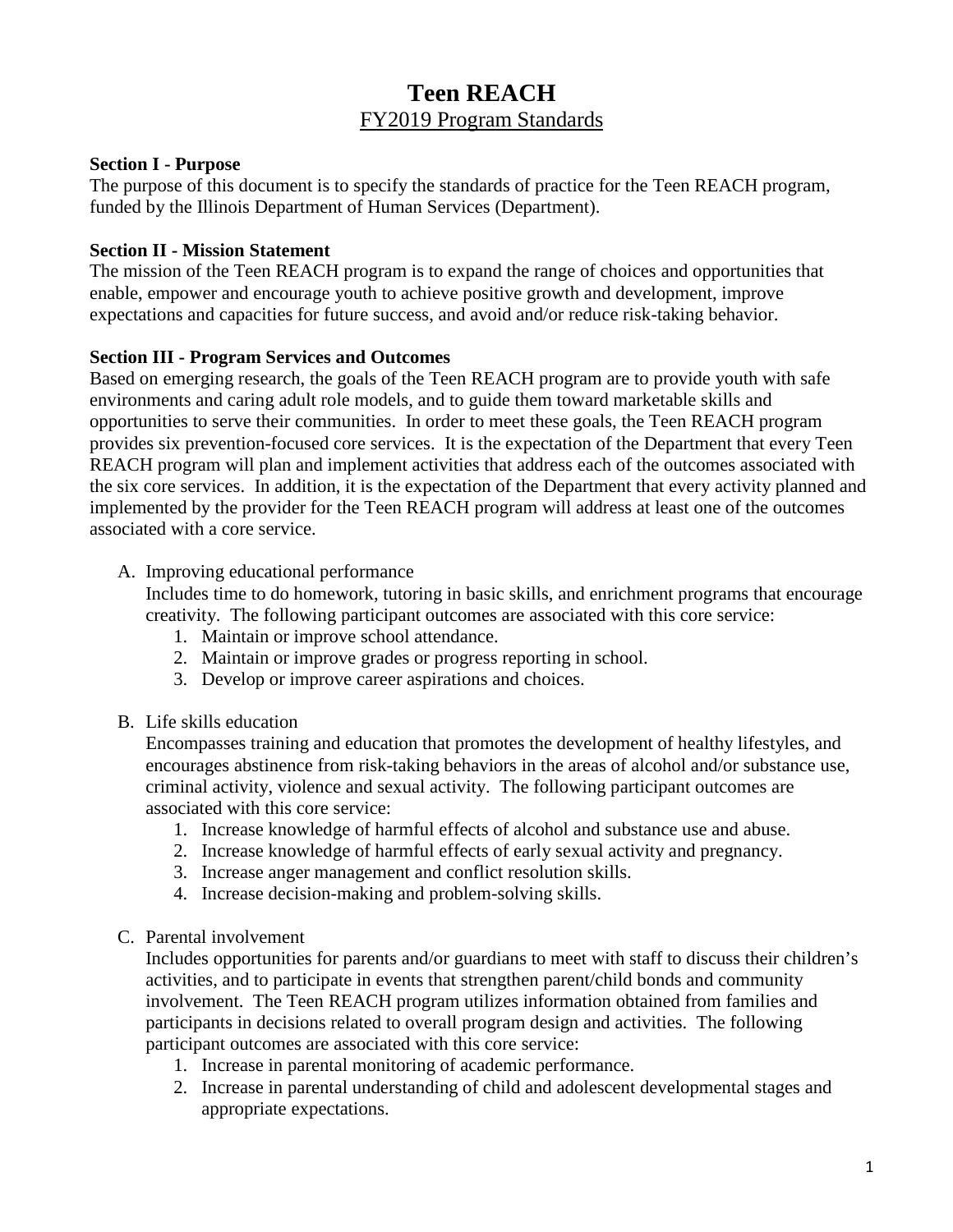- 3. Increase in positive and effective parental communication with children and teens regarding alcohol, tobacco and other drug use, sexual activity, abstinence and other life skills.
- 4. Increase in structured activities that promote positive family interaction.
- D. Recreation, sports, cultural and artistic activities

Includes providing activities and arranging safe outlets for youth to try new skills and develop new interests, to build friendships, find their place in a group, and gain developmentally relevant experiences. The following participant outcomes are associated with this core service:

- 1. Participants increase their level of physical activity through program offerings.
- 2. Participants demonstrate sportsmanship and athletic skills.
- 3. Participants engage in cultural enrichment and fine art activities.
- E. Positive adult mentors

Programs must allow opportunities for youth to develop and maintain positive, sustained relationships with caring adults through mentoring and other programs that emphasize one-onone interactions. The following program outcomes are associated with this core service:

- 1. Increase support to participants during times of personal or social stress.
- 2. Increase support for decision making.
- 3. Increase access to support with academic tasks and/or homework.
- 4. Increase opportunities for career awareness and mentoring.
- F. Service learning activities

Service-learning is a method of teaching and learning that connects classroom lessons with meaningful service to the community. Students build academic skills while strengthening communities through service. Service learning combines service tasks with structured, youthdriven opportunities that link the task to self-reflection, self-discovery, and the acquisition and comprehension of values, skills and knowledge content with service tasks.The following participant outcomes are associated with this core service:

- 1. Youth determine and meet real, defined community needs through program offerings.
- 2. Youth learn beyond the classroom through active participation in service experiences.
- 3. Youth develop and use skills and knowledge in real-life situations.
- 4. Youth increase the amount of time spent to reflect by thinking, discussing and/or writing about service experiences.
- 5. Youth experience a sense of belonging to a community and an awareness of their responsibility to that community.

## **Section IV - Eligibility Requirements**

Teen REACH program services are provided for at-risk children and youth, ages 6 to 17.

## **Section V - Organizational Capacity**

- A. The administrative organization has the capacity to develop and implement a Teen REACH Program that:
	- 1. Has adequate technology, including computers with email and Internet access for Teen REACH staff.
	- 2. Has an organizational chart that includes the Teen REACH program and it's organizational structure.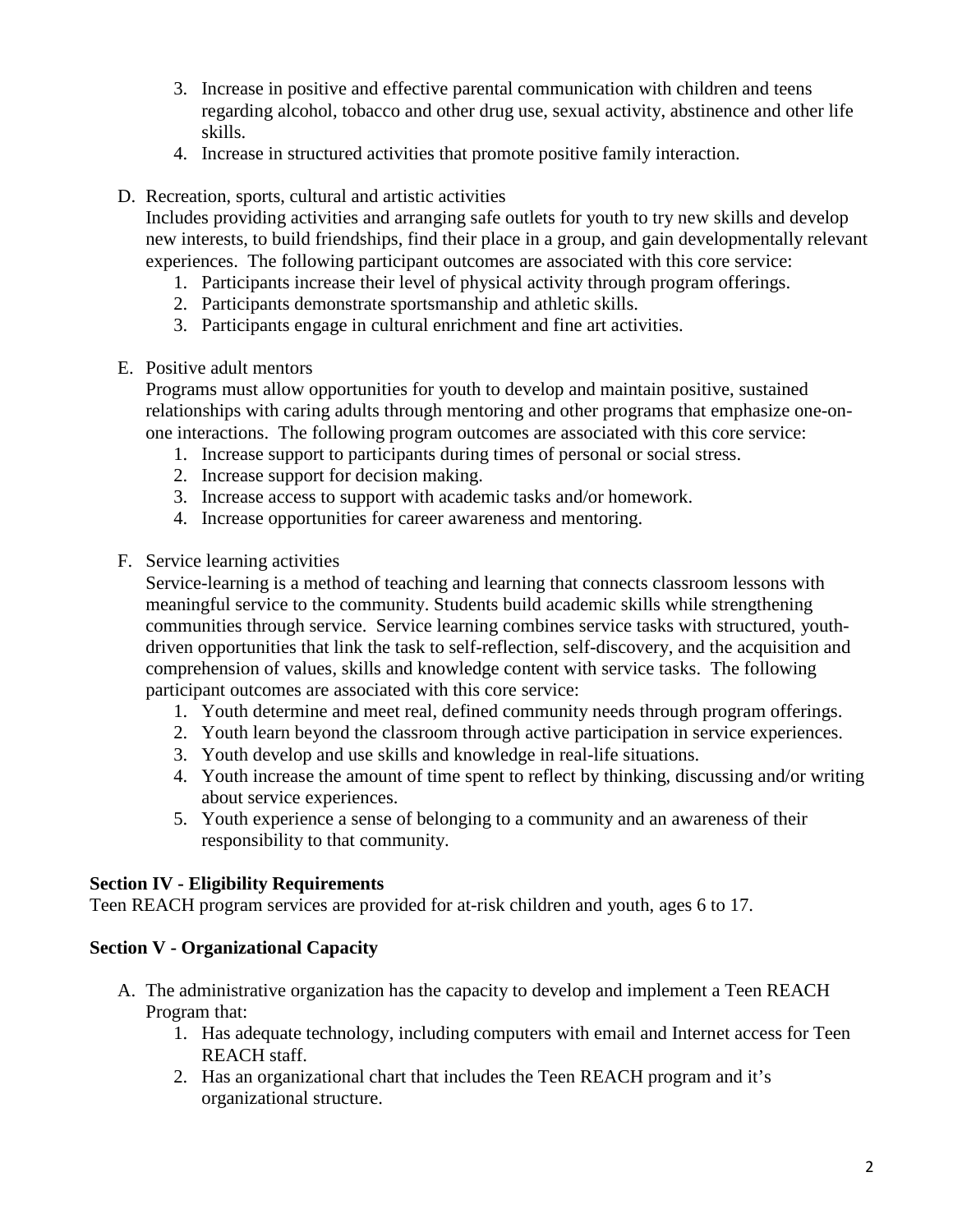- 3. Has working relationships with community collaborative partners, evidenced by written linkage agreements. Linkage agreements are updated yearly, and kept on file at the agency. Community collaborative partners may include:
	- Law enforcement
	- Mental health providers
	- Substance abuse providers
	- Physical health providers
	- Transportation providers
	- Nutrition/Food programs
	- Adult/Parent Education programs
- 4. Orientation for new organizational staff includes review of Teen REACH program goals.
- 5. Roles and responsibilities of Teen REACH Program staff are clearly defined.
	- There are written job descriptions for all Teen REACH staff, including the Teen REACH Coordinator and volunteers.
	- All program staff know and thoroughly understand their own project-related responsibilities.
	- A Teen REACH-specific organizational chart exists and is reviewed with all new organizational staff.
	- Agendas that include programmatic planning are developed for staff meetings, resulting in organizational leadership being well-informed about program and participant issues.
	- Performance reviews are done annually for all Teen REACH program staff, and are maintained on file.
	- Performance reviews are based upon job description and role.
- 6. The program has a culture of collaboration, trust and respect.
	- Staff are representative of the community served.
	- Program environment reflects organization and structure, but maintains flexibility to meet individual needs.
- 7. Procedures are in place related to program recruitment, enrollment and attendance.
	- A marketing plan is in place that promotes participation and awareness of Teen REACH in the community.
	- A clear program enrollment process is in place.
	- Orientation is provided for new youth and their parents/guardians.
	- Individual level program participant records are maintained and daily attendance is monitored.
	- Procedures are in place for following up with participants/families for unexpected or chronic absences.
	- Program attendance data is reviewed to identify patterns of attendance and potential issues.
	- Recruitment strategies are in place for enrolling underserved populations.
	- All staff have received training, which includes the provision of written procedures related to recruitment, enrollment and attendance.
	- Staff have input into refining local procedures to promote program attendance and enrollment.
- 8. A transportation plan exists, if the agency provides transportation.
	- There is a written plan/procedure for transporting youth describing how youth are transported safely to and from the program regardless of distance.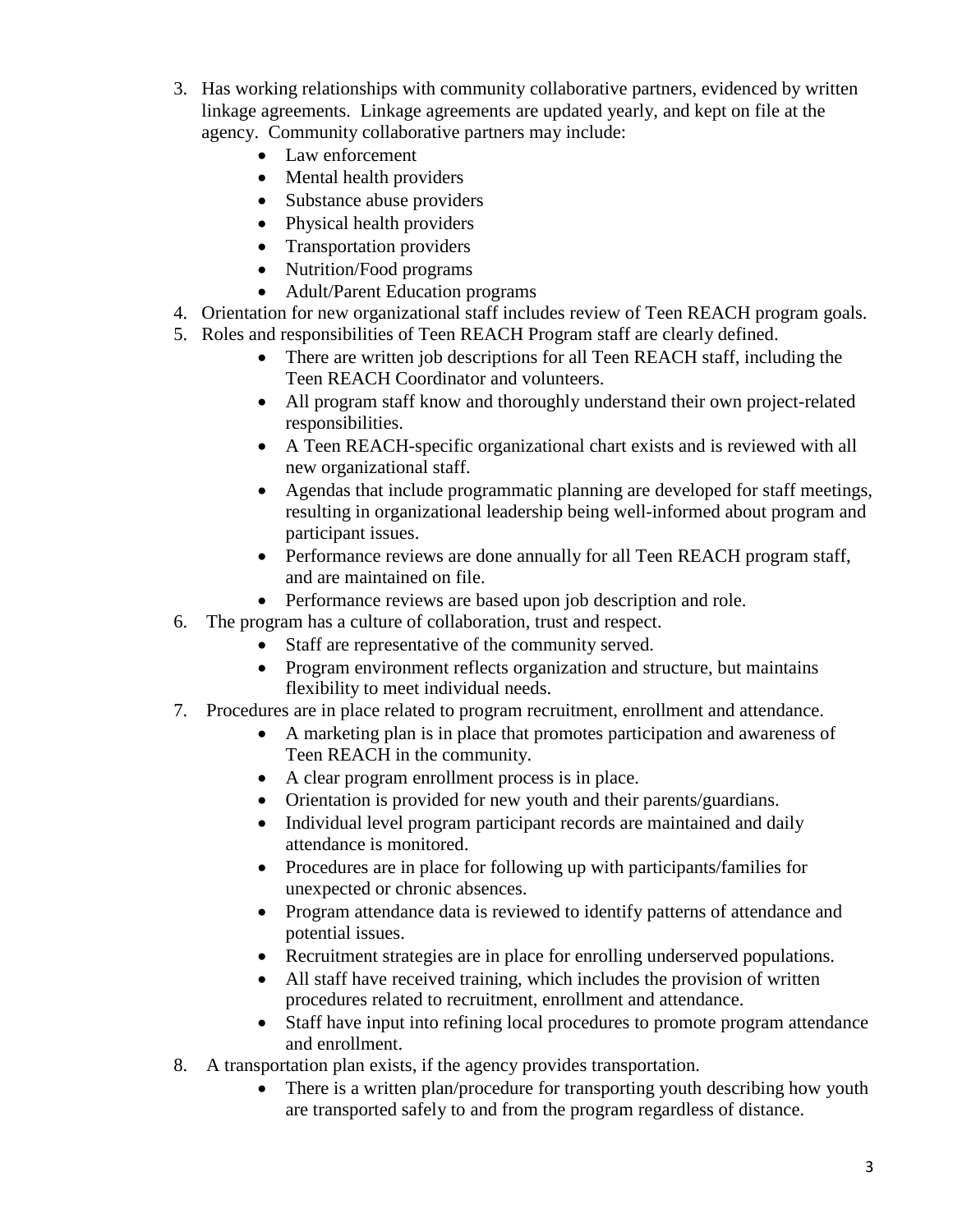- Family needs are assessed to determine need for transportation services, and these needs are considered in development of transportation plans.
- There is a written plan that covers transportation policies during inclement weather.
- All persons designated as drivers have a valid driver's license appropriate to the type of vehicle used. Evidence of current licensure is on file.
- Liability insurance is covered either by the program or the subcontractor, and verification of current coverage is on file at the agency. Liability insurance is not limited to transportation, but is adequate to ensure coverage of all Teen REACH activities and events.
- 9. Procedures are in place related to discipline/conflict resolution, supervision of participants during arrival/departure, visitors, child abuse/neglect reporting and staff background checks.
	- The program has a formal process for hiring and screening staff.
	- The program has implemented the necessary staff background checks, and verification is on file.
	- All staff receive ongoing training on policies and procedures related to Teen REACH program operations.
	- All procedures are reviewed on an annual basis and refined as needed and additional procedures are developed as needed.
	- All procedures are approved by appropriate boards and administrators.
- B. An agency may choose to subcontract a portion of their grant. A sub-contractor is an entity with which the provider enters into an agreement for the subcontractor to provide all or a specified portion of the services required in the original contract, and is bound by all contractual obligations of the original DHS contract. If the agency utilizes sub-contractors:
	- 1. All sub-contracts have been signed by both parties and are renewed every year.
	- 2. All Sub-contracts have been pre-approved by DHS.
	- 3. The agency has a monitoring process and procedures in place to ensure compliance by the sub-contractor to all DHS requirements.
- C. The agency has a written policy concerning participant fees, with appropriate justification for collecting the fee, documentation that the fee is non-discriminatory, and allows for the inclusion of youth who are unable to pay the fee.
- D. The agency has written protocols for the following activities and situations:
	- Staff communication
	- Serving snacks/meals
	- Administering medication
	- Treating head lice
	- Treating asthma
	- Resolving conflict
	- Disciplining participants
	- Terminating participants from the Teen REACH program
	- Emergency procedures
	- Reporting suspected family abuse/neglect
	- Reporting suspected agency abuse/neglect
	- Screening backgrounds of adult staff, interns and volunteers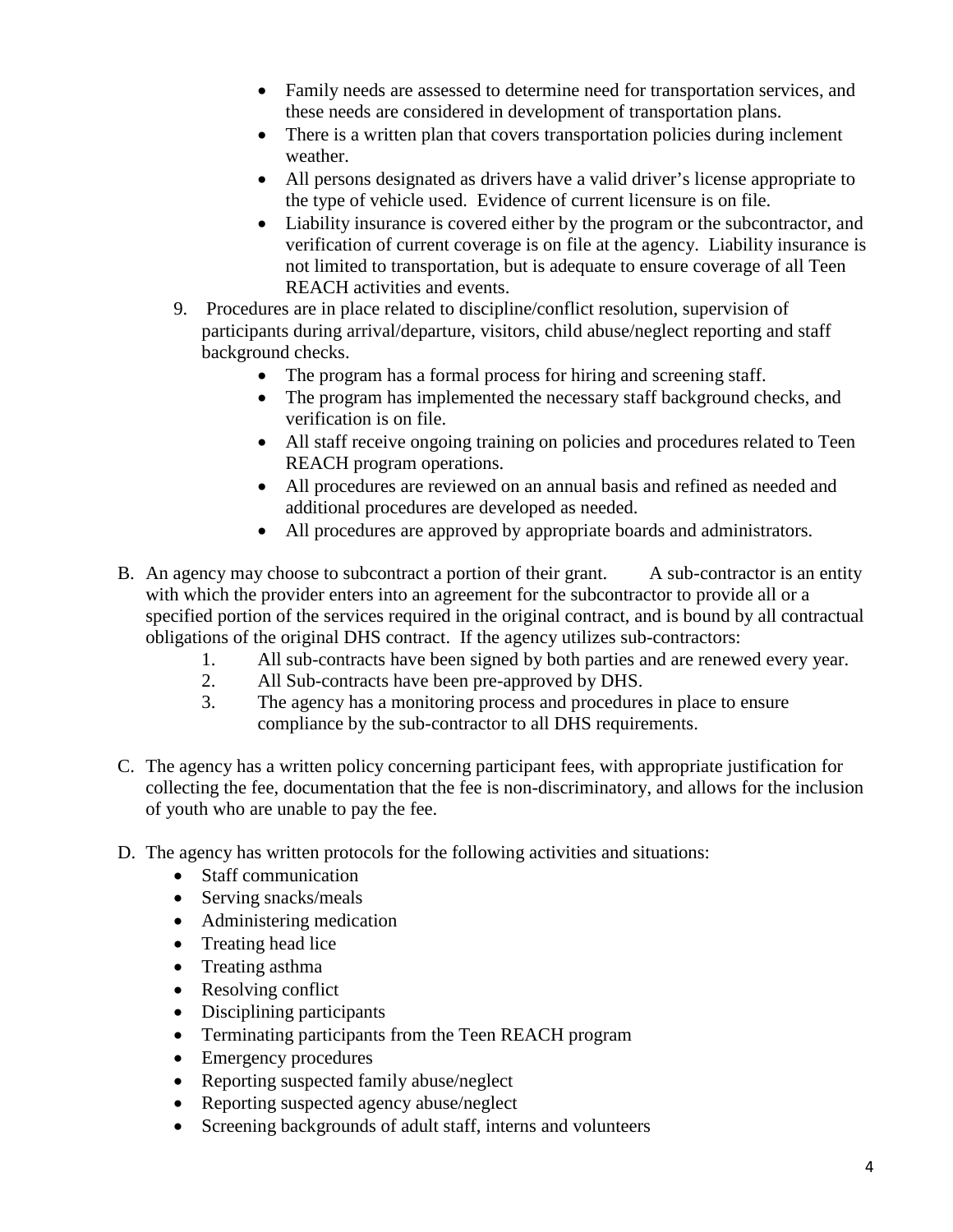- Tracking inventory
- Internet blocking software for youth-accessible computers
- E. The administrative agency has written protocols for the maintenance of records.
	- 1. There is a procedure to maintain all Teen REACH documents for a period of 5 years following the completion of the contract period.
	- 2. There is a procedure in place that all Teen REACH sites utilize and maintain daily "signin" and "sign-out" logs.
	- 3. There is a procedure in place that the agency collects data and keeps records in the electronic data system designated by the Department.
	- 4. There is a procedure in place that attendance data is accurately recorded at each site, within the time frames specified by the DHS contract.
	- 5. The agency submits all required fiscal and program reports within the specified time frames.
	- 6. Individual participant and staff/volunteer files are kept in a locked file cabinet.
	- 7. Every Teen REACH participant has a complete file that includes:
		- A current (signed within the last 365 days) completed Participant Enrollment form.
		- Information on specific dietary and/or medical needs of the participant.
		- Current (signed within the last 365 days) written/signed consent and/or release of information form(s) giving parent/guardian consent for youth to participate in Teen REACH activities, including permission for field trips, photography release, medical release, data collection release, collection of grades
		- Electronic data system consent form
		- Academic performance data
	- 8. Personnel files of staff include the job description, the staff member's resume/application, evidence of background check(s), documentation of Teen REACH orientation, and documentation of training.

# **Section VI - Staff Qualification Standards**

- A. Educational attainment, training and experience of program staff is appropriate to the level of responsibilities assigned. The Program Administrator/Director has:
	- A Bachelor's degree plus a minimum of one year's experience with youth in the areas of child development, recreation, education or related fields;

or

• An Associate's degree plus a minimum of 3 years' experience with youth in the stated areas;

or

- A High School diploma or equivalent plus a minimum of 5 years experience with youth in the stated areas.
- B. Educational and/or training requirements are in place for all staff, including group leader/coordinator, site director and volunteers.
	- 1. A written training plan exists, listing the types of training to be provided to Teen REACH staff, both as new employee orientation, and as on-going training. The training plan includes life-saving techniques, such as dealing with choking hazards, CPR, and First Aid.
	- 2. The training plan is revisited annually and updated as needed based on the assessment of training needs.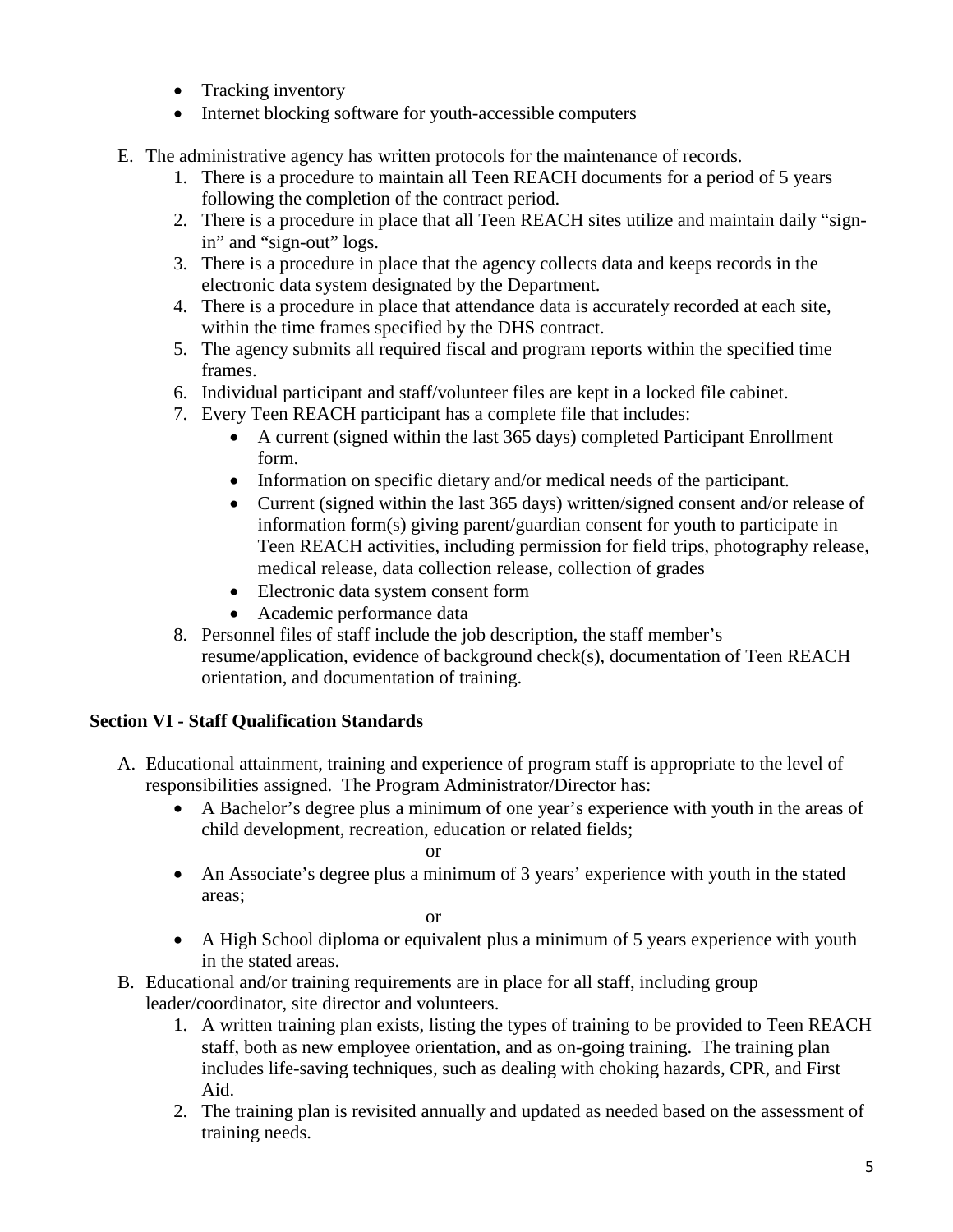C. Demographic makeup of the Teen REACH Program staff reflects the demographic makeup of the community in which the Teen REACH Program is implemented.

## **Section VII - Community Involvement Standards**

- A. The Teen REACH Program has a local focus, based on a needs and resources assessment, that reflects community involvement and collaboration around Teen REACH development and implementation.
	- 1. Teen REACH programming is designed to meet the specific needs of the community/neighborhood in which it is located. Community-specific risk factors are addressed and may include:
		- Rate of violent crime within the community to be served.
		- Percent of youth ages 6 to 17 in working families.
		- Rate of teenage pregnancy within the community to be served.
		- Number of single-parent households in the community to be served.
		- Number of households receiving TANF funds in the community.
		- High-school dropout rate in the community.
		- Chronic truancy rate in the community.
	- 2. A comprehensive needs and resources assessment is utilized and problems are targeted based on priorities.
		- The assessment utilizes existing data sources that reflect the target population.
		- The assessment uses multiple data sources and is broad in scope.
		- The assessment is specific to the site locations at which the agency delivers direct services to participants.
		- The assessment data is reviewed and updated as needed annually.
		- Decisions to maintain or change programming are based on the results of the assessment and review.
	- 3. An advisory council is in place to provide input into the program.
		- Parents and youth are active partners and decision makers in the advisory council.
		- Membership of the council mirrors the makeup of the community in which the program is located.
		- School representatives participate in the council.
		- The advisory council meets quarterly. Subcommittees meet monthly to network, identify resources, and discuss issues around the Teen REACH program.
		- The council includes at least 2 youth participants.
		- The council includes at least 2 parent representatives.
		- Monthly communication among council members occurs through meeting minutes and other standard updates.
		- Work, activities and accomplishments of the council are communicated to the community.
	- B. Linkages between the school and the Teen REACH program are developed and maintained.
		- 1. Formal linkage agreements with the schools are on file, updated annually and include coordinated use of facilities and resources where necessary, and the school's agreement to furnish grades/academic progress information for all students enrolled in Teen REACH.
		- 2. The Teen REACH program receives referrals from schools.
		- 3. The Teen REACH program and schools work collaboratively to identify, attract and reach at-risk youth.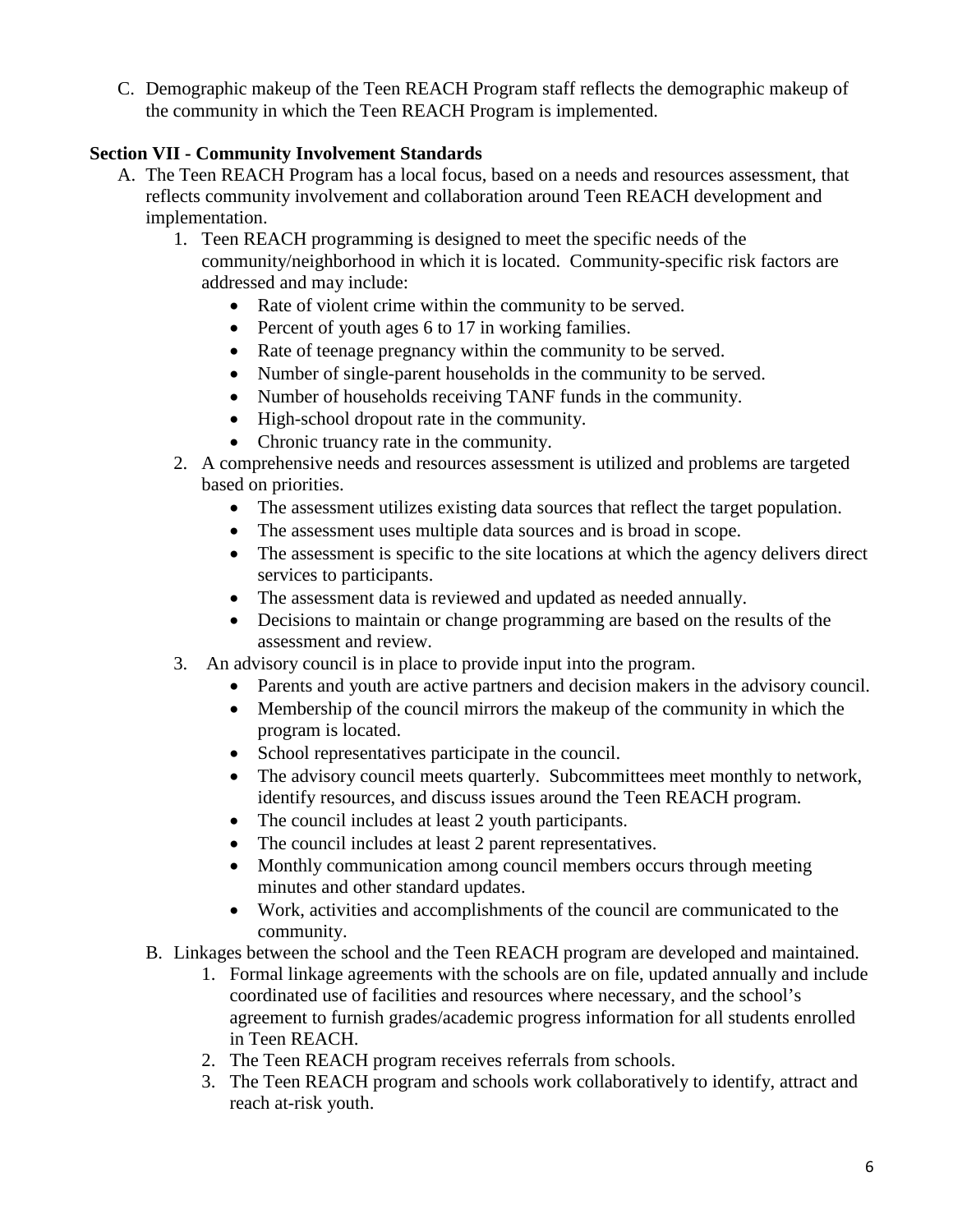- C. Teen REACH providers ensure that youth are referred for needed services that are not available with the provider agency via linkage agreements and collaborations with other community programs. Such services may include, but are not limited to, substance abuse and/or mental health treatment, developmental services, medical needs, and homeless youth services.
- D. Program staff and families share and exchange information.
	- 1. The program provides basic information to the parents regarding program activities and events.
	- 2. Written policy and procedures are given to staff and families regarding communication about program contact information, and program and child specific information.
	- 3. Program staff have regularly planned home or in-person meetings to exchange childspecific information and individualized feedback to families regarding their child's progress.
	- 4. Regularly scheduled family informational meetings occur regarding programs, policies and procedures.
	- 5. Staff regularly provide individualized feedback to families regarding their child's progress.

## **Section VIII - Monitoring and Evaluation Standards**

- A. The administrative organization has evaluation and information systems in place to ensure continuous program improvement and accountability to the program's constituencies.
	- 1. Understanding the program's evaluation system is a component of orienting/training new program staff.
	- 2. There is a policy and procedure in place to collect and review data on a regular basis to monitor attainment of program goals.
	- 3. There is a policy and procedure in place to use evaluation results/findings to identify interests, challenges and satisfaction with the program.
	- 4. There is a policy and procedure in place to use evaluation results/findings to improve program practices.
	- 5. Evaluation results/findings are shared among program leadership.

## **Section IX - Program Service Standards**

A. A written program plan that encompasses all six core services is in place.

- B. The program is comprehensive and offers a variety of age-appropriate, youth-centered, engaging and enriching activities.
- C. There is documentation that at least one community awareness event is provided annually at each Teen REACH site.
- D. Efforts are made to ensure high levels of program dosage.
	- 1. The program is offered five days per week and is available to youth during summer and recognized school breaks.
	- 2. Written policies and procedures exist regarding program attendance. The policies and procedures acknowledge that the Teen REACH program does not provide drop-in services, but reserves enrollment for participants whose intent is to attend the full program.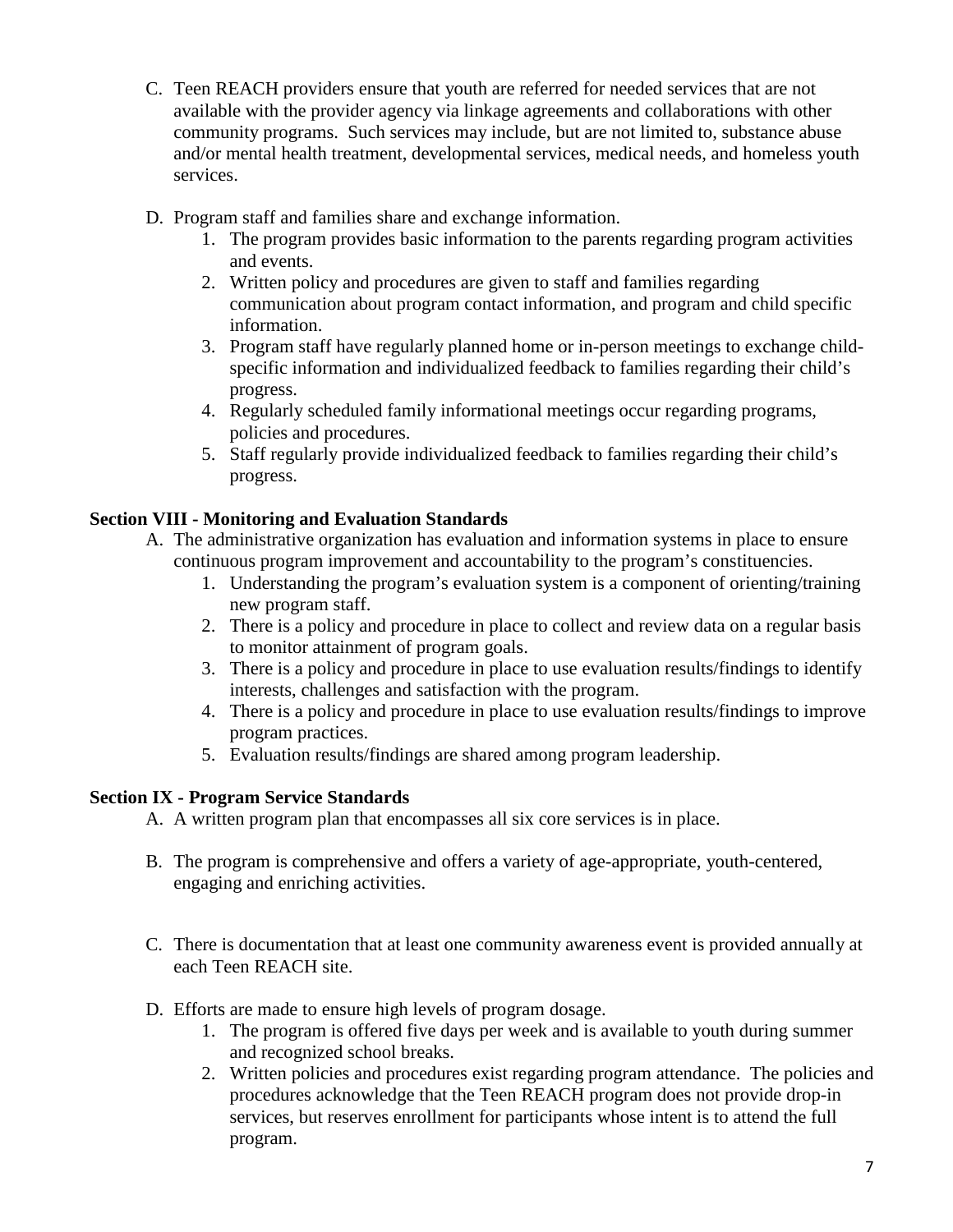- 3. Families are oriented to Teen REACH and its expectations concerning attendance, academic progress, transportation, and all other services.
- E. Program staff use positive techniques to guide behavior of participants and handle conflict in positive ways.
	- 1. Specific training on conflict resolution and appropriate discipline techniques is provided to all staff during orientation, and on an on-going basis.
	- 2. Problem solving approaches, including peer mediation and formal conflict resolution, are utilized to reduce peer conflict.
- F. The Teen REACH program utilizes best or promising practice program models and guidelines.
	- 1. The staff tailor program content to the culture, language and developmental needs of participants and families while maintaining program fidelity.

### **Section X - Program Environment Standards**

- A. The Teen REACH site is safe and secure, and supports the developmental and activity needs of the participants.
	- 1. The facility meets local standards and codes for public facilities.
	- 2. The facility is in good repair.
	- 3. The facility is ADA compliant.
	- 4. The facility is non-hazardous and has adequate lighting.
	- 5. The outdoor and/or indoor space is suitable for a wide variety of gross motor activities suitable for the sizes and abilities of the youth in the program.
	- 6. Participants are supervised at all times by program staff when engaged in all activities, indoor and outdoor.
- B. The Teen REACH site maintains appropriate policies and procedures related to safety and security.
	- 1. Policies and procedures in regard to participant health and safety have been developed and implemented, and include (but are not limited to):
		- Medication
		- Emergency procedures
		- Personnel background checks
		- Reporting of suspected abuse/neglect
		- Hand washing
		- Visitor sign-in
	- 2. Health and safety policies and procedures are reviewed annually and revised as needed.
	- 3. Staff receive ongoing and refresher training on safety procedures.
- C. Food and drinks are served to meet the needs of participants.
	- 1. The Teen REACH program offers nutritious snacks to the participants in accordance with the USDA/CACFP nutritional guidelines.
	- 2. Snacks are served in accordance with all relevant local and state health standards for food preparation and handling.
	- 3. Drinking water is available at all times.